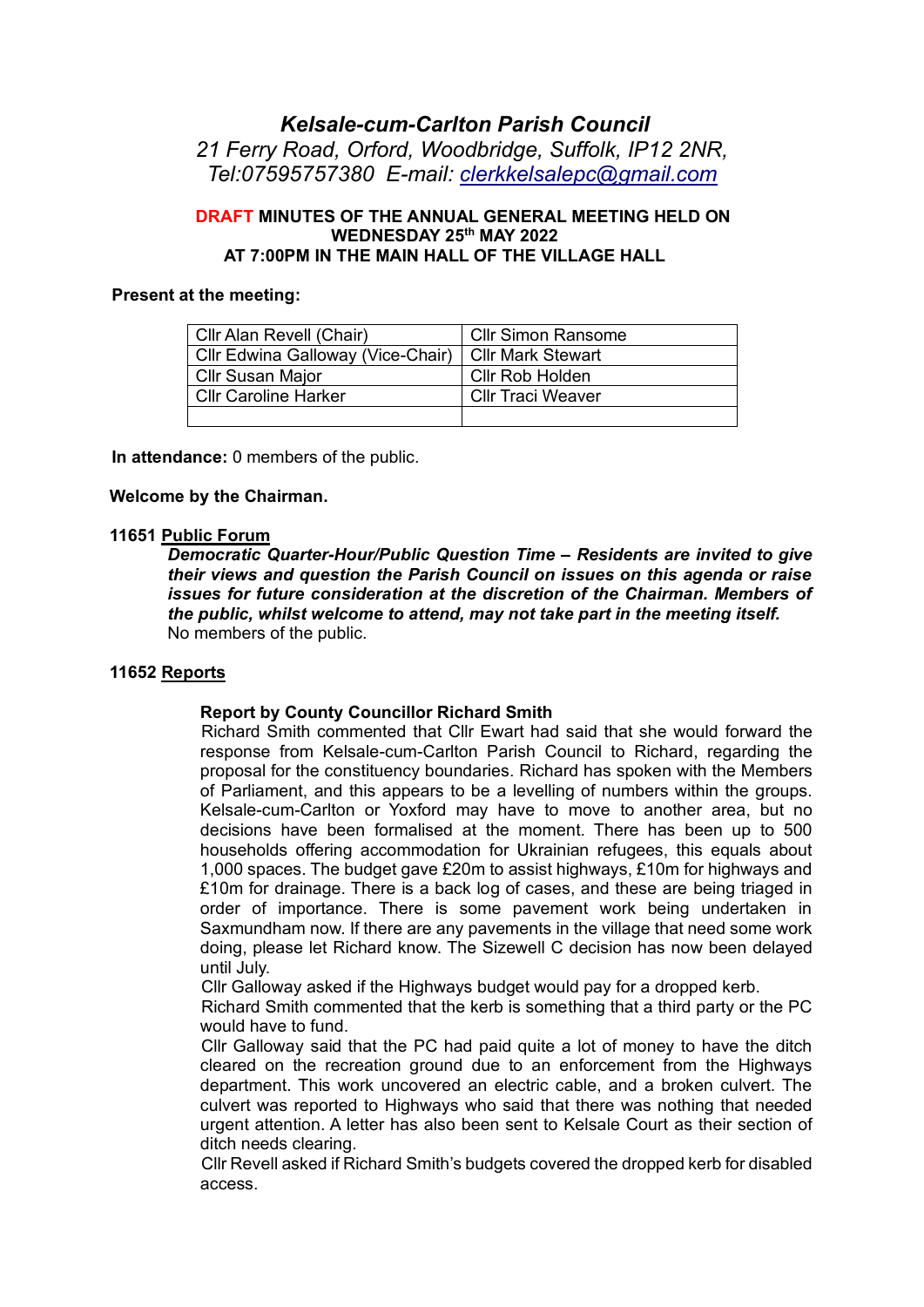Richard Smith replied that the dropped kerb falls between the two budgets and would need funding from elsewhere.

Cllr Revell said that there may be funding in a disability pot somewhere.

Cllr Weaver agreed to investigate some funding for the dropped kerb.

ACTION: Clerk to forward response from Highways regarding the broken culvert. Cllr Weaver to investigate funding for the dropped kerb.

Cllr Revell thanked Richard Smith for attending this evening.

#### **Report by District Councillor Burroughes**

Stephen Burroughes sent his apologies but submitted a written report.

#### **The Chair formally opened the meeting at 7.13pm.**

## **11653 Election of Chair for 2022/23 and signing of Declaration of Acceptance of Office Form**

The Clerk asked for nominations for Chair. Cllr Galloway proposed that Cllr Revell remained

as Chair, this was seconded by Cllr Holden and agreed by all.

Cllr Revell was duly elected as Chair. The Declaration of Acceptance of Office Form was duly signed.

#### **11654 Election of Vice-Chair for 2022/23 and signing of Declaration of Acceptance of Office**

## **Form**

Cllr Revell asked for nominations for Vice-Chair. Cllr Ransome proposed that Cllr **Galloway** 

remained as Vice-Chair, this was seconded by Cllr Harker and agreed by all.

Cllr Galloway was duly elected as Vice-Chair. The Declaration of Acceptance of Office Form

was duly signed.

**11655 To receive apologies for absence** – Cllr Ewart, Cllr Buttle and Stephen Burroughes.

- **11656 To accept apologies for absence –** Accepted.
- **11657 To record absence without apologies –** None
- **11658 Declarations of Interest** None
- **11659 To consider any dispensations** None.

#### **11660 To consider the Approval of the draft minutes of the Parish Council meeting held on 27th April 2022.**

The draft minutes had been circulated and the version now on the website were approved with abstentions from those that did not attend. Proposer: Cllr Holden, Seconder Cllr Weaver and agreed by all who attended, with 1 abstention.

## **11661 Parish Clerk's Report**

Queen's Platinum Jubilee – East Suffolk Council has donated £250 towards the street party to be held in the village. Dog waste bin – The dog waste bin has been delivered and will br placed on the area near to the recreation ground gate. The payment is on the authorisation list for agreement. Policies – there is one policy to adopt this is the LGA Code of Conduct. Road closure – confirmation has been received from Network Assurance. The internal audit – all the paperwork has been submitted to SALC. Flytipping – there has been another report of tyres being left in the village, off Tiggins Lane, this has been reported to ESC. A resident also contacted the Clerk to state that their blue bin had not been collected, having reported this it was collected later that day. Road sweeping – a request was submitted to ESC for the road sweeping schedule for the village, having then being told it was SCC, it was requested to SCC who then informed me it was the responsibility of ESC. A response has not yet been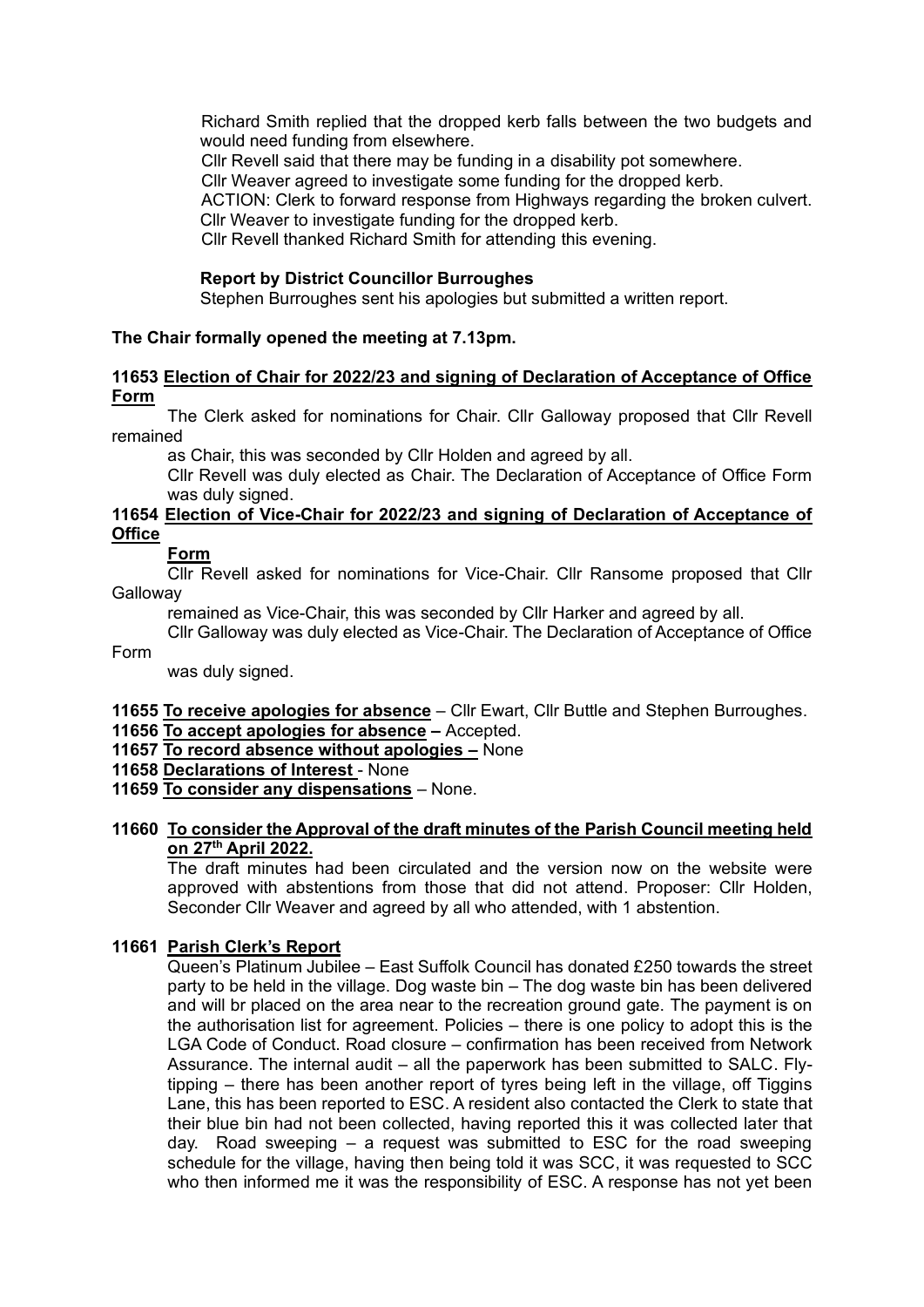received. Broken culvert – having reported this issue to the Highways team, a response stating that no work was to be carried out to repair the culvert, a following email was sent, and this is ongoing. Ditch Clearing – a letter has been sent to Kelsale Court recommending that they clear the section of ditch that is on their property. UKPN – whilst the ditch clearing was taking place an electric cable was uncovered, having contacted UKPN they undertook an onsite visit. One suggestion was to fill in the ditch and place a pipe for the water, but an alternative to place a couple of markers near the cable seemed a better solution. Dropped kerb – an estimate has been received to place a dropped kerb in the Main Road area, this would be £2,000 - £3,000, which does not include Traffic Management, Ground Condition or any other consideration. Recreation Ground – the Clerk was notified of some Giant Hogweed growing on the recreation ground, Nobby was contacted, and he has removed the plant, and will keep an eye to see if any more grows. Car Park – An email was sent to ESC requesting a copy of the lease, a plan of the car park has been sent through, and a copy of the lease should follow at the end of the month. Rural Services Network – a request for the subscription cost to the RSN has been submitted. Bank holiday – there is a bank holiday on 3<sup>rd</sup> and 4th June, please note that the Clerk will not be working that day. Annual Leave – pleas note that the Clerk has a weeks Annual Leave booked for the  $13<sup>th</sup>$  June.

## **11662 Clerk's Report on urgent decisions**

None

## **11663 Matters arising from the Clerk's report.**

Cllr Revell said that the giant hogweed was swiftly removed by Nobby. The cable in the ditch on the recreation ground should have been known about by the contractors, as they should have completed a survey of the area before work was started. The broken culvert will be taken forward with the assistance of Richard Smith.

Cllr Ransome said that the ditch is blocked on the property of Kelsale Court.

Cllr Revell said that the dog waste bin would be in place before the 'dog show' next week.

# **11664 Matters arising from the Parish Council meeting held on Wednesday 27 April 2022.**

**12.1 Main Road Ditch –** The Clerk has written to Kelsale Court requesting that they clear the section of ditch on their property. UKPN will inform the Clerk of when they have the markers to put in place beside the cable.

**12.2 Trees on the Car Park** – Cllr Galloway said that it is fine to remove the Conifer trees. Nick Newton said that the timing would need to be considered, and it would be good to replace them with an alternative. The lease will be checked to confirm that all the conifer trees are the property of the PC before we organise removal. More quotes will need to be obtained to undertake the removal of the conifer trees.

**ACTION:** Clerk to look at the budget to see if it is possible to fund the removal of the **Conifers** 

**12.3 Queens Green Canopy –** Cllr Dickerson requested that this be carried over to the next meeting. No update at the moment.

**ACTION:** Place on the agenda for the next meeting.

**12.4 Queens Platinum Jubilee –** Cllr Galloway reported that if it should rain the marquee's would need to be erected. ESC has donated £250 towards the event. There has also been separate donations for the dog show; there will be a free BBQ and juice. A banner has been organised for the fence and flyers for the households. The bunting will be placed around the village on Wednesday. Cllr Ransome is to circulate some road closure posters.

Cllr Revell thanked people for organising the event.

Richard Smith left the meeting at 7.37pm.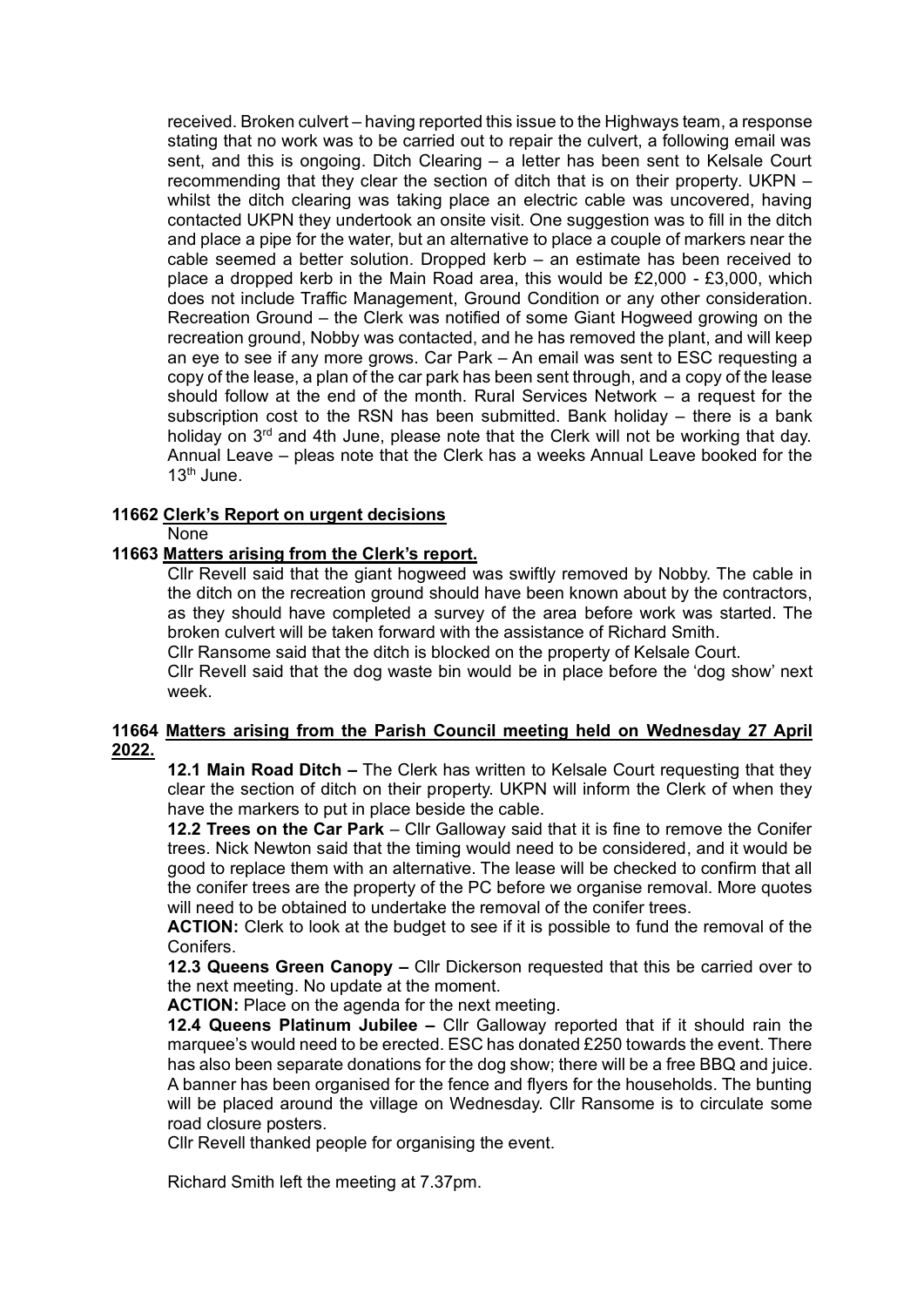**12.5 Management of the Recreation Ground –** Cllr Galloway reported that the Biodiversity Group are continuing to work on the design board.

**ACTION:** The Biodiversity Group to design the sign board and bring to a future meeting.

**12.6 Spinney Pocket Park –** The Biodiversity Group are moving the meeting with the School forward.

**ACTION:** Place this item on the agenda for the next meeting

**12.7 Recreation ground/dog waste –** Cllr Revell commented that the dog waste bin will be in place before the events on Thursday 2<sup>nd</sup> June.

**ACTION:** Cllr Revell and Cllr Holden to put the dog waste bin in place.

**12.8 Internal control statement –** The Clerk reported that the Internal Control Statement was in place on the website.

**12.9 Neighbourhood Plan –** Mr Dickerson agreed to write an article for the community news to publish the need for volunteers regarding the Neighbourhood Plan.

**ACTION:** Mr Dickerson to write an article for the Newsletter.

**12.10 Councillor Training –** The Clerk reported that planning training had been booked for Cllr Weaver and Cllr Harker.

#### **11665 Parish Council Matters**

**13.1 Kelsale Village Hall:** Cllr Ransome commented that it is hoped that planning permission will

be approved by ESC soon.

**13.2 Power projects/Sizewell C:** Cllr Galloway reported that a letter had been submitted to the Secretary of State.

Cllr Weaver said that since the start of the Sizewell C consultation this has attracted other power projects. The windfarms have been agreed. It is proposed to have a National Grid hub at Friston. There is talk of bringing cables onshore through the cliffs at Thorpeness. Nautilus wish to place a sub station near Snape church. The application for this has not been submitted yet. The area of land between Southwold and Aldeburgh is going to be affected the most by all these power projects. Sealink is to take energy to Suffolk. Suffolk does not have the capacity to deal with all this energy.

Cllr Galloway stated that the Planning Inspectorate has submitted paperwork to the Secretary of State, who may then decide to ask specific questions relating to the various affect on all the parishes.

Cllr Weaver commented that there are several comments on the Sizewell C website.

Cllr Revell said that we have the support of the East Anglian Members of Parliament in this area, but not necessarily our Member of Parliament.

Cllr Weaver said that there is a lot of information, and there is a chart showing the land mass that will be lost. Letters to the MP's is a good idea.

Cllr Galloway stated that Therese Coffey has been copied in to all the documents sent by the PC.

Cllr Revell thanked Cllr Galloway and Cllr Weaver for their work on this project.

- **12**.**3 Portfolio Holders –** Please see the updated list on the website.
- **12.4 Adoption of the Code of Conduct –** Cllr Weaver proposed that this policy is adopted, this was seconded by Cllr Ransome and agreed by all.

## **11666 Planning Matters**

**14.1 Planning Report -** The Planning Report had been circulated in advance and there was no change since the circulation.

**14.2 New planning applications since the last meeting:**

**DC/22/0946/TCA – The Old School House, Denny's Lane, Kelsale-cum-Carlton, IP17 2PD**

1 No. Ash (T1 on plan) Lateral crown reduction on south side by up to 3 metres.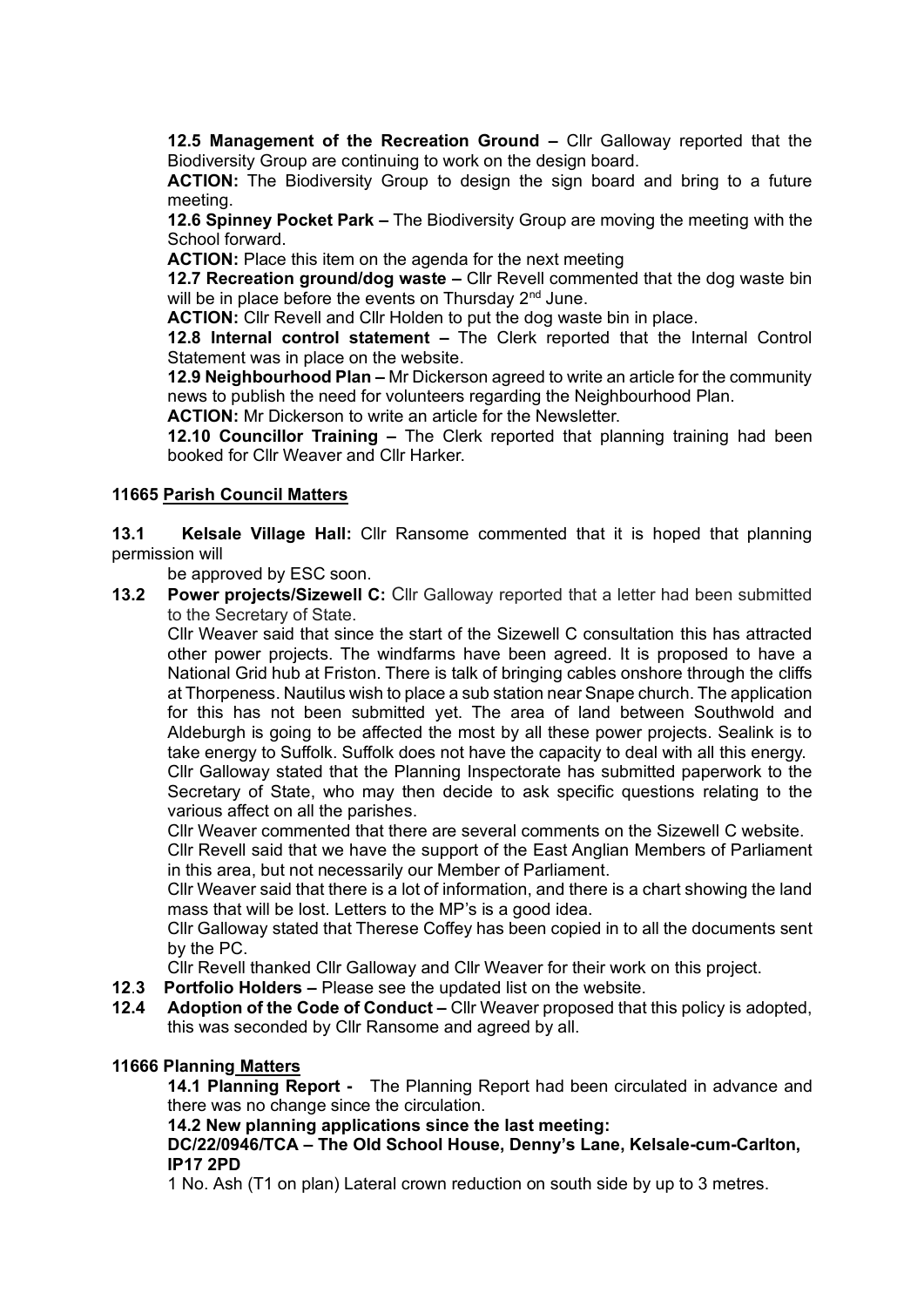It was agreed by all the Councillors to support this application.

ACTION: Clerk to advise ESC accordingly of the decision of the Councillors. **DC/22/1723/FUL – 3 Beaumont Cottages, Kelsale-cum-Carlton, IP17 2NW** Rear extension and removal of chimney.

It was agreed by all the Councillors to support this application

ACTION: Clerk to advise ESC accordingly of the decision of the Councillors.

**DC/21/5515/FUL – Town Farm, Town Farm Lane, Kelsale-cum-Carlton, IP17 2RJ** Erection of 21 MW Solar PV Development with associated equipment and ecological improvement works on Land at Town Farm, Town Hall Lane, Kelsale-cum-Carlton, IP17 2RJ

After some discussion about the loss of agricultural land, the Biodiversity report, the Suffolk Wildlife report, the need for some form of energy and the PC is against the Sizewell C and other associated power projects. A vote was taken.

Support – 5 Councillors, Object – 2 Councillors.

The conclusion was that the PC should support this application.

ACTION: Clerk to advise ESC accordingly of the decision of the Councillors.

# **DC/22/1952/FUL – Carlton Park Industrial Estate, Unit 32, Kelsale-cum-Carlton, IP17 2NL**

Erection of a canopy over the existing yard.

It was agreed by all the Councillors to support this application.

ACTION: Clerk to advise ESC accordingly of the decision of the Councillors.

## **11667 Financial Matters**

**15.1 Financial Statement since the April meeting. See Updated Finance Report of 25 th May 2022.**

**Cllr Holden proposed the payments, this was seconded by Cllr Stewart and agreed by all, with no abstentions.** 

Cllr Revell informed the PC that at a recent meeting of the Social Club, it was agreed that they would pay a third of the cost of the broadband and phone line. It was agreed that the Village Hall would pay a third of the cost also.

ACTION: Clerk to submit an invoice to the Social Club and the Village Hall on a quarterly basis for a third of the cost of the broadband and phone line.

**15.2 To approve and sign the bank statements:** The Bank Statement to 30<sup>th</sup> April 2022 plus financial reconciliations were agreed and signed by the Chairman. **15.3 Insurance Renewal –** The Clerk reported that the insurance renewal had been received and this was an increase of £1.52 on last year. It was agreed by all to accept this renewal.

## **11668 To Receive Reports from Portfolio Holders and Liaison Representative**

Cllr Major commented that the Gull needed clearing.

Cllr Revell said that the water is still flowing.

It was agreed that Cllr Ransome would monitor the water flow, and report if there was an issue to the Environment Agency.

## **11669 Items for consideration for Inclusion on the next agenda**

As listed within the minutes.

## **11670 Correspondence**

Resignation – Cllr Revell reported that an email of resignation had been from Cllr Dickerson. Thanks to him for all his support over the past many years.

## **11671 To consider excluding the public and press**

No considerations were necessary.